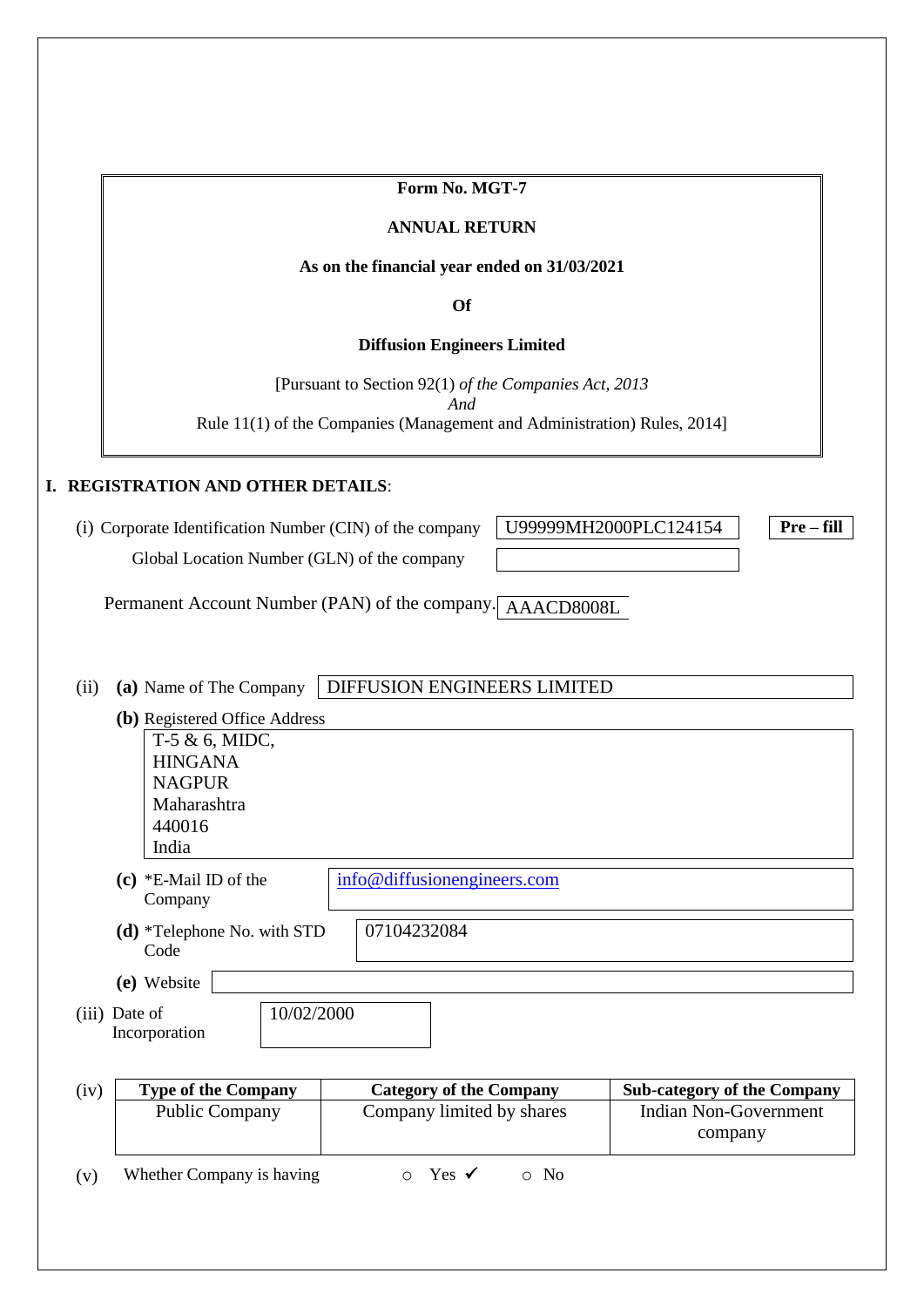Share Capital

| (vi) | *Whether shares listed on recognized Stock | o Yes | $\circ$ No $\checkmark$ |
|------|--------------------------------------------|-------|-------------------------|
|      | Exchange(s)                                |       |                         |

(a) details of stock exchanges where shares are listed

|                       | S.<br>No.                          |                        |                                                                             | <b>Stock Exchange Name</b> |                                                                                           |                         | Code               |
|-----------------------|------------------------------------|------------------------|-----------------------------------------------------------------------------|----------------------------|-------------------------------------------------------------------------------------------|-------------------------|--------------------|
|                       |                                    | Agent                  | (b) CIN of the Registrar and Transfer<br>Name of the Registrar and Transfer |                            |                                                                                           | U99999MH1994PTC076534   |                    |
|                       | Agent                              |                        | <b>BIGSHARE SERVICES PRIVATE LIMITED</b>                                    |                            |                                                                                           |                         |                    |
|                       |                                    |                        | Registered office address of the Registrar and                              |                            |                                                                                           |                         |                    |
|                       |                                    | <b>Transfer Agents</b> |                                                                             |                            |                                                                                           |                         |                    |
|                       |                                    |                        | E-3 ANSA INDUSTRIAL ESTATESAKI VIHAR R                                      |                            |                                                                                           |                         |                    |
|                       | <b>SAKINAKA</b>                    |                        |                                                                             |                            |                                                                                           |                         |                    |
|                       | <b>MUMBAI</b>                      |                        |                                                                             |                            |                                                                                           |                         |                    |
|                       | Maharashtra<br>400072              |                        |                                                                             |                            |                                                                                           |                         |                    |
|                       | India                              |                        |                                                                             |                            |                                                                                           |                         |                    |
|                       |                                    |                        |                                                                             |                            |                                                                                           |                         |                    |
|                       | (vii) Financial Year               |                        | 01/04/2020                                                                  | (DD /MM/YYYY) To date      |                                                                                           | 31/03/2021              | (DD)               |
|                       | From date                          |                        |                                                                             |                            |                                                                                           |                         | /MM/YYYY)          |
|                       |                                    |                        | (viii Whether Annual General Meeting (AGM) held :- $\circ$ Yes $\checkmark$ |                            |                                                                                           | $\circ$ No              |                    |
|                       |                                    |                        |                                                                             |                            |                                                                                           |                         |                    |
|                       | a) If Yes, date of<br><b>AGM</b>   |                        | 25/09/2021                                                                  |                            |                                                                                           |                         |                    |
|                       |                                    |                        |                                                                             |                            |                                                                                           |                         |                    |
|                       | b) Due Date of<br><b>AGM</b>       |                        | 30/09/2021                                                                  |                            |                                                                                           |                         |                    |
|                       |                                    |                        | c) Whether Any Extension For AGM granted                                    |                            | o Yes                                                                                     | $\circ$ No $\checkmark$ |                    |
|                       |                                    |                        |                                                                             |                            | d) if yes, provide the Service Request Number of the application Form filed for extension |                         |                    |
|                       | e)                                 |                        | Extended Due Date after grant of Extension                                  |                            |                                                                                           |                         | Pre - fill         |
|                       |                                    |                        |                                                                             |                            |                                                                                           |                         |                    |
|                       |                                    |                        |                                                                             |                            |                                                                                           |                         |                    |
|                       |                                    |                        | II. PRINCIPAL BUSINESS ACTIVITIES OF THE COMPANY                            |                            |                                                                                           |                         |                    |
|                       |                                    |                        |                                                                             |                            |                                                                                           |                         |                    |
|                       |                                    |                        | *Number of Business Activities                                              | $\boldsymbol{2}$           |                                                                                           |                         |                    |
|                       |                                    |                        |                                                                             | <b>Business</b>            |                                                                                           |                         | % of Total         |
| Sr.<br>N <sub>0</sub> | <b>Main Activity</b><br>group Code |                        | <b>Description of</b><br><b>Main Activity</b>                               | <b>Activity</b>            | <b>Description of Business Activity</b>                                                   |                         | <b>Turnover of</b> |
|                       |                                    |                        | group                                                                       | Code                       |                                                                                           |                         | Company            |
|                       |                                    |                        |                                                                             |                            |                                                                                           |                         |                    |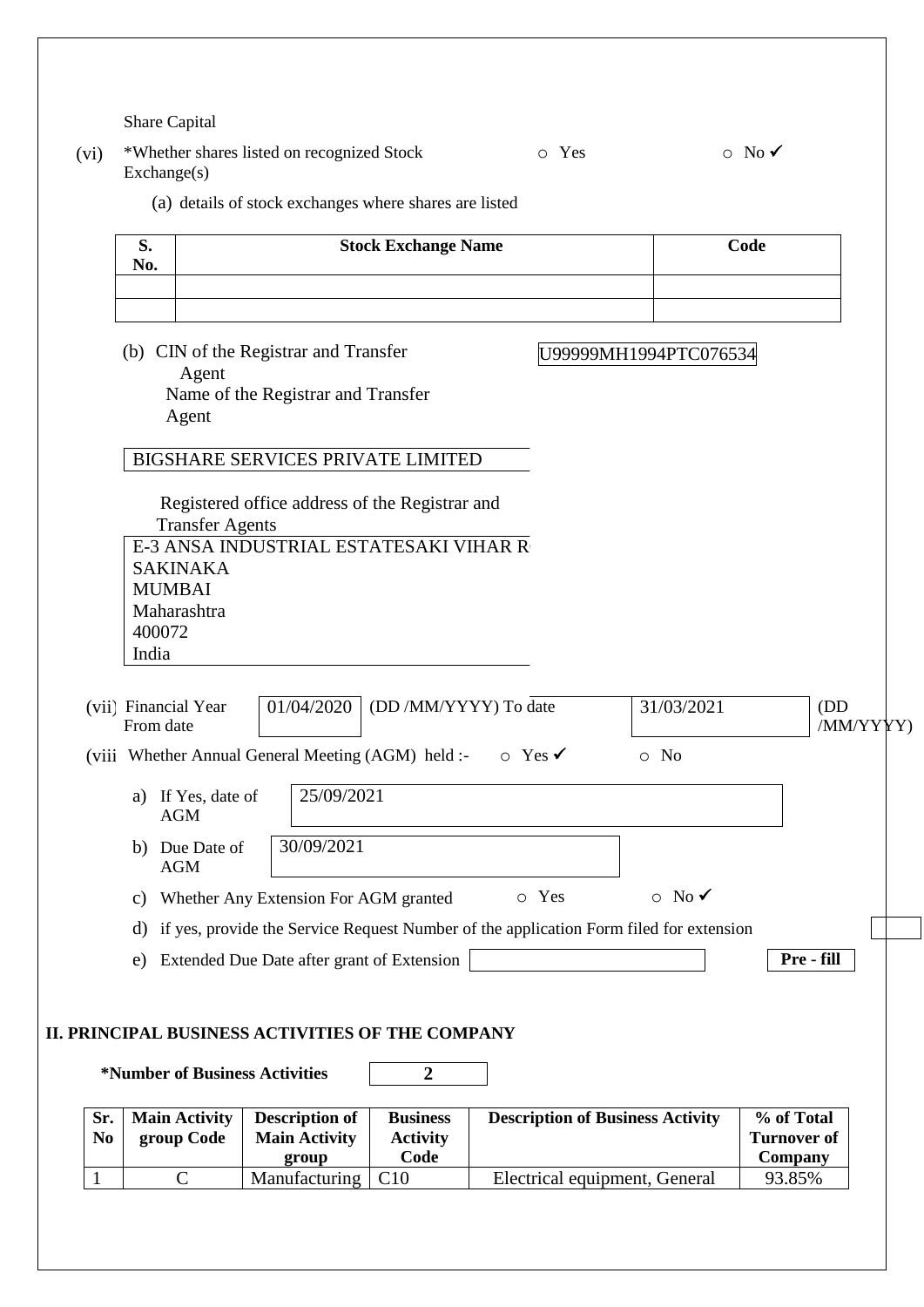|  |                     | Purpose and Special purpose<br>Machinery & equipment,<br>Transport equipment |       |
|--|---------------------|------------------------------------------------------------------------------|-------|
|  | Manufacturing   C12 | Repair & installation of<br>machinery $\&$ equipment, motor<br>vehicles      | 6.15% |

## **III. PARTICULARS OF HOLDING, SUBSIDIARY, JOINT VENTURE AND ASSOCIATE COMPANIES**

**\*No. of Companies for which information is to be given 7**

| Sr.<br>N <sub>0</sub> | <b>Name of the Company</b>                                                                 | <b>CIN/FCRN</b>       | Holding/<br>Subsidiary / Joint<br><b>Venture/Associate</b> | % of Shares<br>held |
|-----------------------|--------------------------------------------------------------------------------------------|-----------------------|------------------------------------------------------------|---------------------|
| $\overline{1}$        | <b>DIFFUSION SUPER</b><br><b>CONDITIONING</b><br><b>SERVICES PRIVATE</b><br><b>LIMITED</b> | U51503MH1990PTC124545 | Subsidiary                                                 | 98.95               |
| $\overline{2}$        | <b>NOWELCO INDUSTRIES</b><br>PRIVATE LIMITED                                               | U29309CT1999PTC013276 | Subsidiary                                                 | 66.95               |
| $\overline{3}$        | <b>DIFFUSION HERNON</b><br><b>ADHESIVE AND</b><br><b>SEALANT PRIVATE</b><br><b>LIMITED</b> | U24297MH2012PTC234063 | Subsidiary                                                 | 95                  |
| $\overline{4}$        | <b>DIFFUSION ENGINEERS</b><br><b>SINGAPORE PTE LTD</b>                                     |                       | Subsidiary                                                 | 100                 |
| $\overline{5}$        | <b>DIFFUSION WEAR</b><br><b>SOLUTIONS</b><br>PHILIPPINES INC.                              |                       | Subsidiary                                                 | 100                 |
| 6                     | <b>MECDIFF SDN BHD</b>                                                                     |                       | Associate                                                  | 30                  |
| $\overline{7}$        | <b>LSN DIFFUSION</b><br><b>LIMITED</b>                                                     |                       | Associate                                                  | 21.56               |

### **IV. SHARE CAPITAL, DEBENTURES AND OTHER SECURITIES OF THE COMPANY**

#### **(i) \*SHARE CAPITAL**

## **(a) Equity Share Capital**

| <b>Particulars</b>                           | <b>Authorized</b><br>Capital | <b>Issued Capital</b> | <b>Subscribed</b><br>Capital | Paid Up Capital |
|----------------------------------------------|------------------------------|-----------------------|------------------------------|-----------------|
| Total Number of Equity<br><b>Shares</b>      | 5,000,000                    | 3,737,467             | 3,737,467                    | 3,737,467       |
| Total amount of Equity<br>Shares (in rupees) | 50,000,000                   | 37, 374, 670          | 37,374,670                   | 37, 374, 670    |

## **Number of Classes – 1**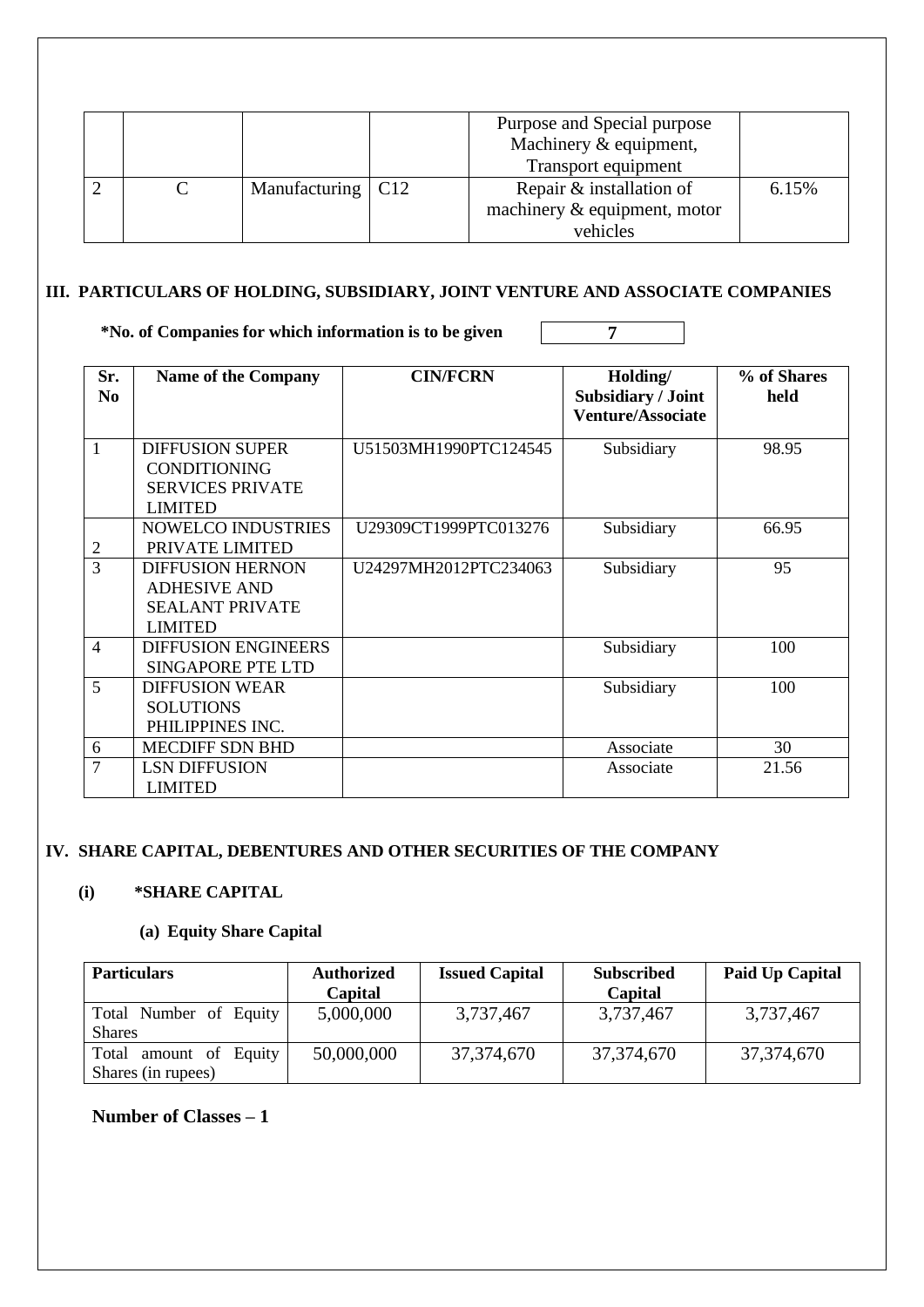| <b>Class of Shares</b><br><b>Equity</b>             | <b>Authorized</b><br>Capital | <b>Issued</b><br>Capital | <b>Subscribed</b><br>Capital | Paid up Capital |
|-----------------------------------------------------|------------------------------|--------------------------|------------------------------|-----------------|
| Number of Equity Shares                             | 5,000,000                    | 3,737,467                | 3,737,467                    | 3,737,467       |
| Nominal Value Per Share<br>(in rupees)              | 10                           | 10                       | 10                           | 10              |
| <b>Total amount of Equity Shares</b><br>(in rupees) | 50,000,000                   | 37, 374, 670             | 37, 374, 670                 | 37, 374, 670    |

## **b. Preference Share Capital**

| <b>Particulars</b>                            | <b>Authorized</b><br>Capital | <b>Issued</b><br>Capital | <b>Subscribed</b><br>Capital | Paid up<br>Capital |
|-----------------------------------------------|------------------------------|--------------------------|------------------------------|--------------------|
| Total Number of Preference Shares             |                              |                          |                              |                    |
| Total amount of Preference Shares (in rupees) |                              |                          |                              |                    |

**Number of Classes:** 0

| <b>Class of Shares</b>                                  | <b>Authorized</b><br>Capital | <b>Issued</b><br>Capital | <b>Subscribed</b><br>Capital | Paid up<br>Capital |
|---------------------------------------------------------|------------------------------|--------------------------|------------------------------|--------------------|
| Number of Preference Shares                             |                              |                          |                              |                    |
| Nominal Value Per Share (in rupees)                     |                              |                          |                              |                    |
| <b>Total amount of Preference Shares</b><br>(in rupees) |                              |                          |                              |                    |

## **c. Unclassified Share Capital**

| <b>Particulars</b>                         | <b>Authorized Share Capital</b> |
|--------------------------------------------|---------------------------------|
| <b>Total Amount of Unclassified shares</b> |                                 |

# **d. Break up of paid up share capital**

| <b>Class of Shares</b> |                 | <b>Number of Shares</b> |                | <b>Total Nominal</b> | <b>Total Paid-up</b> | <b>Total</b> |
|------------------------|-----------------|-------------------------|----------------|----------------------|----------------------|--------------|
|                        | <b>Physical</b> | <b>Demat</b>            | <b>Total</b>   | Amount               | Amount               | Premium      |
| <b>Equity Shares</b>   |                 |                         |                |                      |                      |              |
| At the Beginning of    | 56,706          | 36,80,761               | 37, 37, 467    | 37,374,670           | 37,374,670           | $\mathbf{0}$ |
| the Year               |                 |                         |                |                      |                      |              |
| Increase during the    |                 |                         |                |                      |                      |              |
| Year                   |                 |                         |                |                      |                      |              |
| i) Public Issue        |                 | $\Omega$                | $\Omega$       | 0                    |                      | $\Omega$     |
| ii) Right Issue        |                 | $\Omega$                | 0              | $\mathbf{\Omega}$    |                      | $\theta$     |
| iii) Bonus Issue       |                 | $\Omega$                | $\overline{0}$ | 0                    |                      | 0            |
| iv) Private            | 0               | $\overline{0}$          | $\overline{0}$ | 0                    |                      | $\Omega$     |
| Placement/             |                 |                         |                |                      |                      |              |
| Preferential           |                 |                         |                |                      |                      |              |
| Allotment              |                 |                         |                |                      |                      |              |
| v) ESOPs               | 0               | $\Omega$                | $\Omega$       | 0                    |                      | $\Omega$     |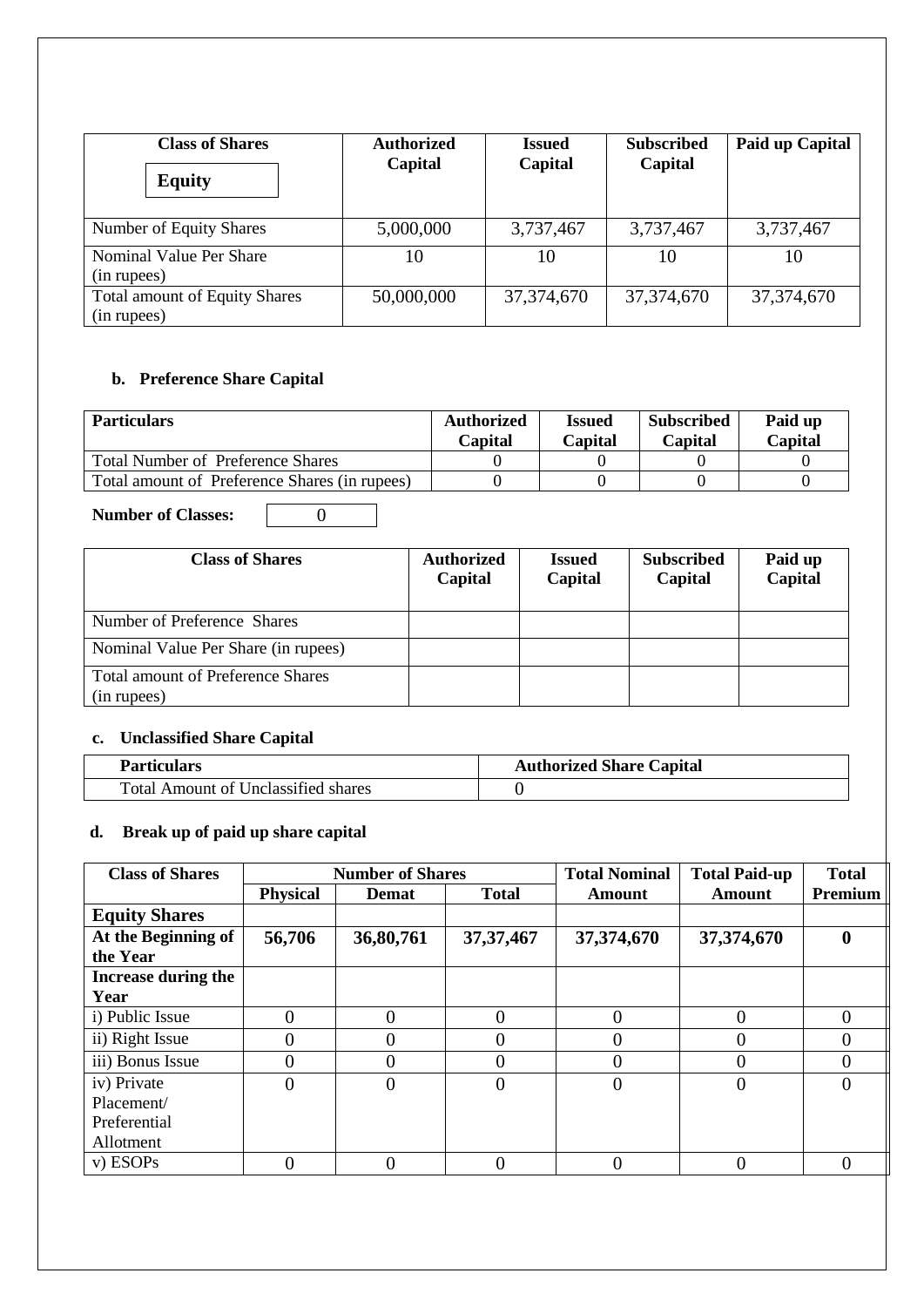| vi) Sweat Equity<br><b>Shares Allotted</b> | $\overline{0}$   | $\overline{0}$                     | $\overline{0}$                       | $\mathbf{0}$     | $\overline{0}$   | $\overline{0}$                     |
|--------------------------------------------|------------------|------------------------------------|--------------------------------------|------------------|------------------|------------------------------------|
| vii) Conversion of<br>Preference Shares    | $\overline{0}$   | $\overline{0}$                     | $\overline{0}$                       | $\overline{0}$   | $\overline{0}$   | $\boldsymbol{0}$                   |
| viii) Conversion of                        | $\boldsymbol{0}$ | $\boldsymbol{0}$                   | $\overline{0}$                       | $\boldsymbol{0}$ | $\overline{0}$   | $\boldsymbol{0}$                   |
| Debentures<br>ix) GDRs/ADRs                | $\overline{0}$   | $\boldsymbol{0}$                   | $\overline{0}$                       | $\boldsymbol{0}$ | $\overline{0}$   | $\overline{0}$                     |
| x) Others, specify                         | $\overline{0}$   | $\overline{0}$                     | $\overline{0}$                       | $\overline{0}$   | $\overline{0}$   | $\boldsymbol{0}$                   |
| N.A                                        |                  |                                    |                                      |                  |                  |                                    |
| <b>Decrease during</b><br>the year         |                  |                                    |                                      |                  |                  |                                    |
| i) Buy-Back of                             | $\overline{0}$   | $\boldsymbol{0}$                   | $\boldsymbol{0}$                     | $\boldsymbol{0}$ | $\overline{0}$   | $\boldsymbol{0}$                   |
| <b>Shares</b>                              |                  |                                    |                                      |                  |                  |                                    |
| ii) Shares Forfeited                       | $\boldsymbol{0}$ | $\boldsymbol{0}$                   | $\boldsymbol{0}$                     | $\boldsymbol{0}$ | $\boldsymbol{0}$ | $\boldsymbol{0}$                   |
| iii) Reduction of<br>Share Capital         | $\overline{0}$   | $\overline{0}$                     | $\overline{0}$                       | $\overline{0}$   | $\overline{0}$   | $\overline{0}$                     |
| iv) Others, Specify<br>NA                  | $\boldsymbol{0}$ | $\overline{0}$                     | $\boldsymbol{0}$                     | $\boldsymbol{0}$ | $\overline{0}$   | $\overline{0}$                     |
|                                            |                  | 36,80,761                          | 37, 37, 467                          | 37,374,670       | 37,374,670       | $\boldsymbol{0}$                   |
| At the end of Year                         | 56,706           |                                    |                                      |                  |                  |                                    |
| <b>Preference</b>                          |                  |                                    |                                      |                  |                  |                                    |
| <b>Shares</b>                              |                  |                                    |                                      |                  |                  |                                    |
| At the Beginning of                        | $\overline{0}$   | $\overline{0}$                     | $\boldsymbol{0}$                     | $\overline{0}$   | $\overline{0}$   | $\overline{0}$                     |
| the Year                                   |                  |                                    |                                      |                  |                  |                                    |
| Increase during the                        | $\overline{0}$   | $\boldsymbol{0}$                   | $\boldsymbol{0}$                     | $\boldsymbol{0}$ | $\boldsymbol{0}$ | $\mathbf{0}$                       |
| Year<br>i) Issues of Shares                | $\overline{0}$   |                                    |                                      | $\overline{0}$   | $\overline{0}$   |                                    |
| ii)Re-Issue of                             | $\overline{0}$   | $\boldsymbol{0}$<br>$\overline{0}$ | $\boldsymbol{0}$<br>$\boldsymbol{0}$ | $\overline{0}$   | $\mathbf{0}$     | $\boldsymbol{0}$<br>$\overline{0}$ |
| <b>Forfeited Shares</b>                    |                  |                                    |                                      |                  |                  |                                    |
| iii) Others, Specify<br><b>NA</b>          | $\overline{0}$   | $\boldsymbol{0}$                   | $\mathbf{0}$                         | $\overline{0}$   | $\boldsymbol{0}$ | $\overline{0}$                     |
| <b>Decrease during</b>                     |                  |                                    |                                      |                  |                  |                                    |
| the year<br>i) Redemption of               | $\boldsymbol{0}$ | $\boldsymbol{0}$                   | $\overline{0}$                       | $\overline{0}$   | $\overline{0}$   | $\overline{0}$                     |
| <b>Shares</b>                              |                  |                                    |                                      |                  |                  |                                    |
| ii) Shares Forfeited                       | $\boldsymbol{0}$ | $\boldsymbol{0}$                   | $\boldsymbol{0}$                     | $\boldsymbol{0}$ | $\boldsymbol{0}$ | $\boldsymbol{0}$                   |
| iii) Reduction of<br><b>Share Capital</b>  | $\overline{0}$   | $\boldsymbol{0}$                   | $\overline{0}$                       | $\overline{0}$   | $\overline{0}$   | $\overline{0}$                     |
| iv) Others, Specify<br>NA                  | $\overline{0}$   | $\overline{0}$                     | $\overline{0}$                       | $\overline{0}$   | $\overline{0}$   | $\overline{0}$                     |

# **(ii) Details of Stock Split/Consolidation during the year( for each class of shares ): 0**

| 0 <sub>0</sub><br>$\sim$<br><b>Shares</b><br>$\cup$ lass $\cap$<br>™ ∪ |                             | $\epsilon$<br>.<br>w | (iii) |
|------------------------------------------------------------------------|-----------------------------|----------------------|-------|
| $\sqrt{2}$<br>- Be<br>onse<br>lidation<br>∶ore                         | Number<br>Ωt<br>shares<br>. |                      |       |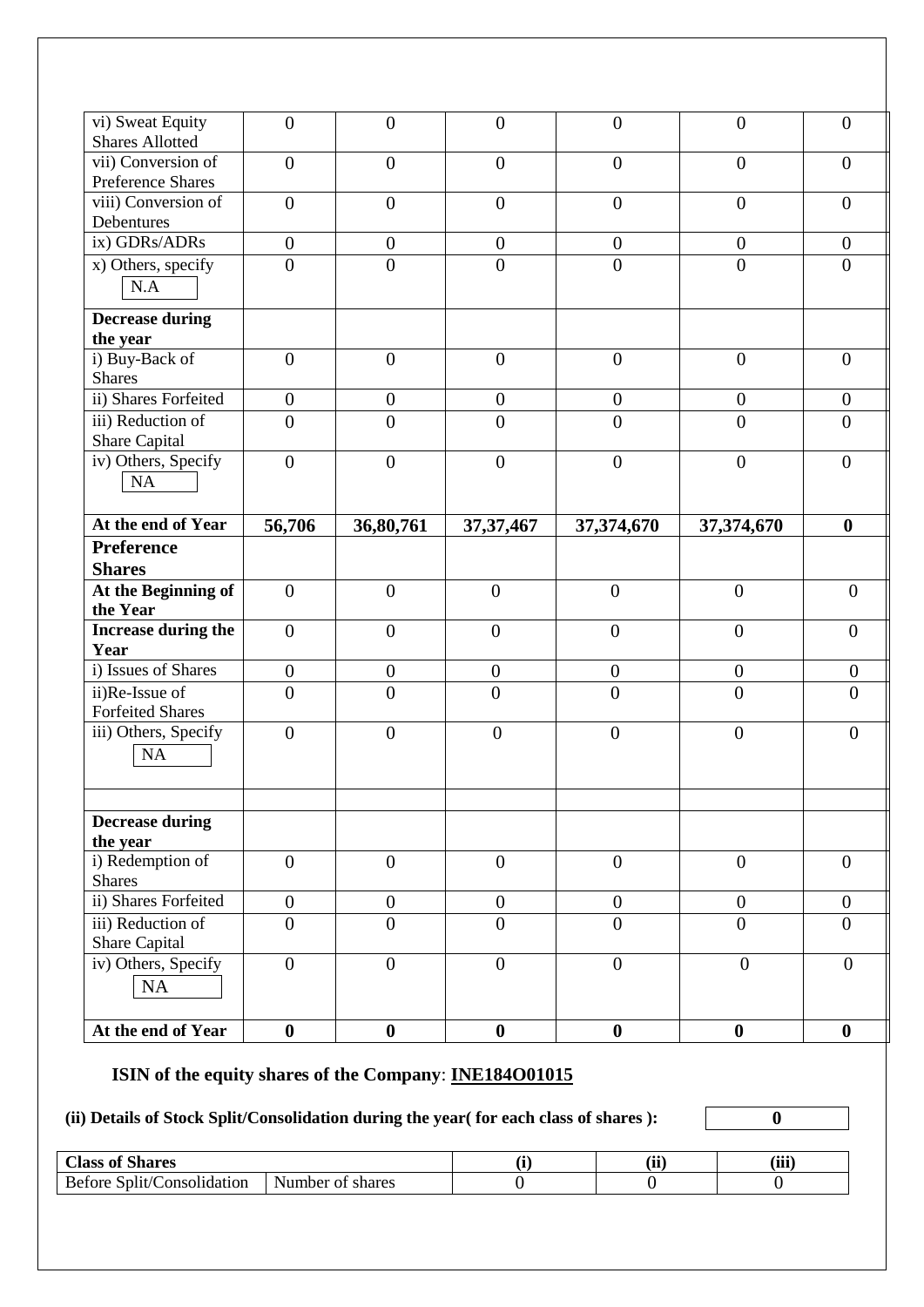|                           | Face Value Per Share |  |  |
|---------------------------|----------------------|--|--|
| After Split/Consolidation | Number of shares     |  |  |
|                           | Face Value Per Share |  |  |

**(iii) Details of Shares/Debentures Transfer since closure date of last Financial year (or in the case of first return at any time since the incorporation of the company) \***

#### ☐**Nil**

Details being provided in CD/Digital Media  $\circ$  Yes  $\circ$  No  $\checkmark$  o Not Applicable Separate Sheet attached for details of transfers  $\circ$  Yes  $\checkmark$  o No

**Note:** In case list of transfer exceeds 10, option for submission as a separate sheet attachment or submission in a CD/Digital Media may be shown.

| Date of previous Annual General Meeting - 30/09/2020 |            |  |                                                |            |  |  |
|------------------------------------------------------|------------|--|------------------------------------------------|------------|--|--|
| Date of Registration (Date Month Year) - 19/02/2021  |            |  |                                                |            |  |  |
| Type of Transfer                                     | Equity     |  | 1. Equity 2. Preference 3. Debentures 4. Stock |            |  |  |
| Number of Shares/                                    |            |  | Amount Per Share/Debenture/unit in Rupees: 10  |            |  |  |
| Debentures/Units Transferred: 500                    |            |  |                                                |            |  |  |
| Ledger Folio of Transferor - IN30112716208755        |            |  |                                                |            |  |  |
| Transferor's Name                                    | <b>HUF</b> |  | Garg                                           | NK         |  |  |
|                                                      | Surname    |  | Middle name                                    | First name |  |  |
| Ledger Folio of Transferee - IN30133040262562        |            |  |                                                |            |  |  |
| Transferee's Name                                    | Vijayakar  |  |                                                | Anita      |  |  |
|                                                      | Surname    |  | Middle name                                    | First name |  |  |
| Date of Registration of Transfer of Shares           |            |  |                                                |            |  |  |
| Type of Transfer                                     |            |  | 1. Equity 2. Preference 3. Debentures 4. Stock |            |  |  |
| Number of Shares/                                    |            |  | Amount Per Share in Rupees:                    |            |  |  |
| <b>Debentures Transferred:</b>                       |            |  |                                                |            |  |  |
| Ledger Folio of Transferor                           |            |  |                                                |            |  |  |
| Transferor's Name                                    |            |  |                                                |            |  |  |
|                                                      | Surname    |  | Middle name                                    | First name |  |  |
| Ledger Folio of Transferee                           |            |  |                                                |            |  |  |
| Transferee's Name                                    |            |  |                                                |            |  |  |
|                                                      | Surname    |  | Middle name                                    | First name |  |  |

#### **iv) Debentures (Outstanding as at the end of the financial year)**

| <b>Particulars</b>                  | <b>Number of Units</b> | <b>Nominal Value Per</b><br>Unit | <b>Total Value</b> |
|-------------------------------------|------------------------|----------------------------------|--------------------|
| Non - Convertible Debentures        |                        |                                  |                    |
| Partly Convertible Debentures       |                        |                                  |                    |
| <b>Fully Convertible Debentures</b> |                        |                                  |                    |
| <b>Total</b>                        |                        |                                  |                    |

#### **Details of Debentures**

| <b>Class of Debentures</b> | Outstanding as   | <b>Increase</b> | <b>Decrease</b> | <b>Outstanding as</b> |
|----------------------------|------------------|-----------------|-----------------|-----------------------|
|                            | at the Beginning | during the      | during the      | at the end of         |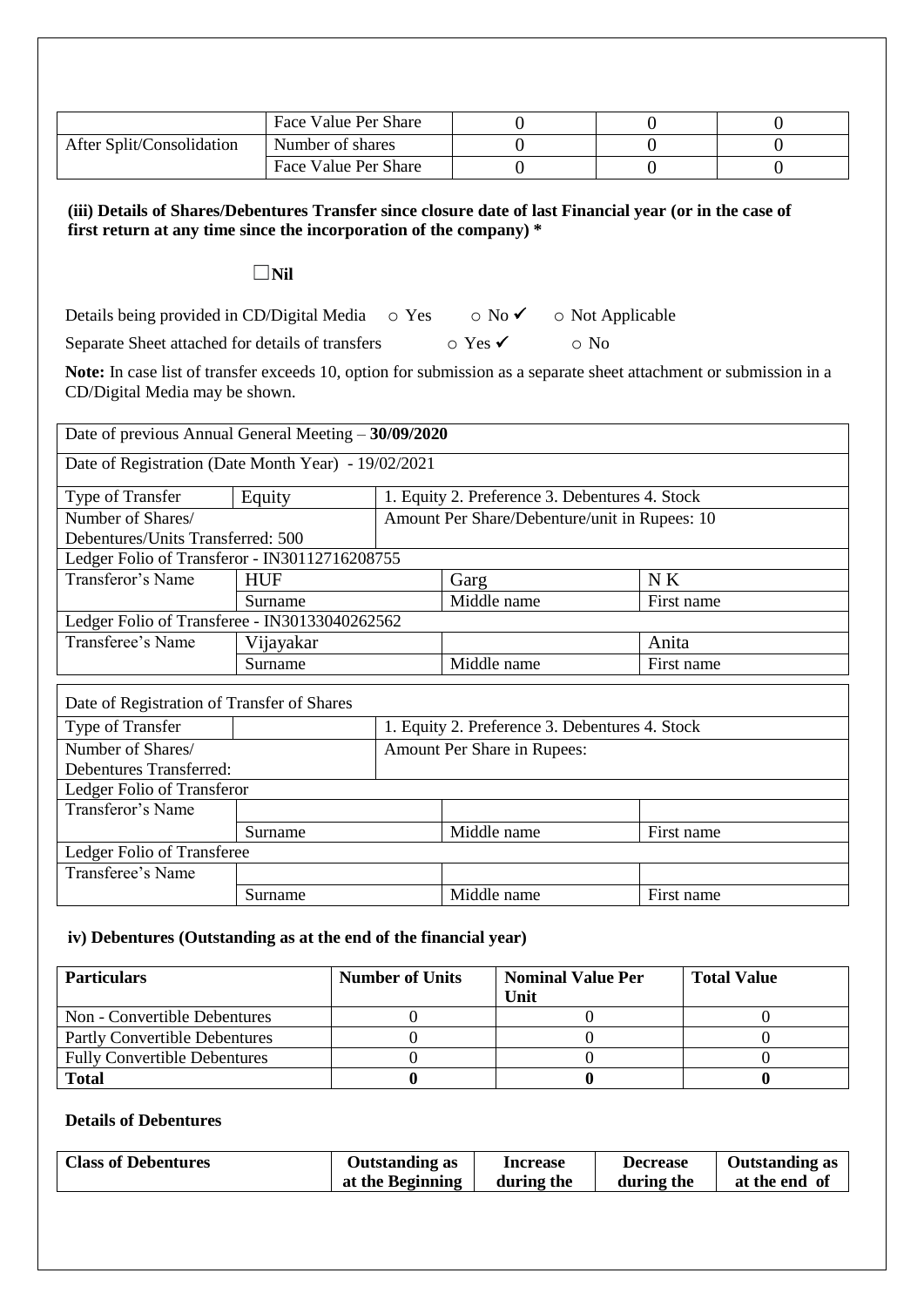|                                      | of the vear | vear | vear | the vear |
|--------------------------------------|-------------|------|------|----------|
| <b>Non - Convertible Debentures</b>  |             |      |      |          |
| <b>Partly Convertible Debentures</b> |             |      |      |          |
| <b>Fully Convertible Debentures</b>  |             |      |      |          |

**i) v) Securities (Other than Shares and Debentures)** 0

| <b>Type of Securities</b> | Number of<br><b>Securities</b> | <b>Nominal</b><br>Value of each<br>unit | Total Nominal   Paid Up Value<br><b>Value</b> | of each Unit | <b>Total Paid Up</b><br><b>Value</b> |
|---------------------------|--------------------------------|-----------------------------------------|-----------------------------------------------|--------------|--------------------------------------|
| <b>Total</b>              |                                |                                         |                                               |              |                                      |

## **V. \* Turnover and net worth of the Company (as defined under Companies Act, 2013)**

| $\overline{\phantom{a}}$ | <b>PEC</b><br>$T$ $\Omega$ $\mathbf{M}$<br><b><i><u>Property</u></i></b><br>'CL<br>****<br>$\overline{\phantom{a}}$ | $\epsilon$<br>. |
|--------------------------|---------------------------------------------------------------------------------------------------------------------|-----------------|
|                          |                                                                                                                     |                 |

**ii**) **Net worth of the Company**  $\begin{array}{|c|c|c|c|c|} \hline 1,049,081,988 \hline \end{array}$ 

### **VI. (a) \*SHARE HOLDING PATTERN- Promoters**

| S. No.           | Category                                   |                  | <b>Equity</b>  |                  | <b>Preference</b> |  |  |
|------------------|--------------------------------------------|------------------|----------------|------------------|-------------------|--|--|
|                  |                                            | <b>Number of</b> | Percentage     | <b>Number of</b> | Percentage        |  |  |
|                  |                                            | <b>Shares</b>    |                | <b>Shares</b>    |                   |  |  |
| 1.               | Individual/HUF                             |                  |                |                  |                   |  |  |
|                  | (i) Indian                                 | 36,71,110        | 98.22          | $\overline{0}$   | $\overline{0}$    |  |  |
|                  | (ii) Non-resident Indian (NRI)             | 0                | $\overline{0}$ | $\overline{0}$   | $\overline{0}$    |  |  |
|                  | (iii) Foreign national (other than<br>NRI) | $\overline{0}$   | $\overline{0}$ | $\overline{0}$   | $\overline{0}$    |  |  |
| 2.               | Government                                 |                  |                |                  |                   |  |  |
|                  | (i) Central Government                     | $\overline{0}$   | $\mathbf{0}$   | $\overline{0}$   | $\overline{0}$    |  |  |
|                  | (ii) State Government                      | $\boldsymbol{0}$ | $\overline{0}$ | $\boldsymbol{0}$ | $\overline{0}$    |  |  |
|                  | (iii) Government companies                 | $\boldsymbol{0}$ | $\mathbf{0}$   | $\boldsymbol{0}$ | $\boldsymbol{0}$  |  |  |
| 3.               | Insurance companies                        | 0                | $\mathbf{0}$   | $\overline{0}$   | $\overline{0}$    |  |  |
| $\overline{4}$ . | <b>Banks</b>                               | $\overline{0}$   | $\mathbf{0}$   | $\overline{0}$   | $\overline{0}$    |  |  |
| 5.               | Financial institutions                     | $\boldsymbol{0}$ | $\overline{0}$ | $\boldsymbol{0}$ | $\boldsymbol{0}$  |  |  |
| 6.               | Foreign institutional investors            | $\overline{0}$   | $\overline{0}$ | $\overline{0}$   | $\overline{0}$    |  |  |
| 7.               | Mutual funds                               | $\overline{0}$   | $\mathbf{0}$   | $\overline{0}$   | $\overline{0}$    |  |  |
| 8.               | Venture capital                            | $\Omega$         | $\mathbf{0}$   | $\overline{0}$   | $\overline{0}$    |  |  |
| 9.               | Body corporate(not mentioned               |                  |                |                  |                   |  |  |
|                  | above)                                     |                  |                | $\overline{0}$   | $\overline{0}$    |  |  |
| 10.              | Others                                     |                  |                |                  |                   |  |  |
|                  | N.A                                        |                  |                |                  |                   |  |  |
|                  |                                            | $\overline{0}$   | $\overline{0}$ | $\boldsymbol{0}$ | $\overline{0}$    |  |  |
|                  | <b>Total</b>                               | 36,71,110        | 98.22          | 0                | 0                 |  |  |

**Total Number of Shareholders (Promoters)**

6

**(b) \* SHARE HOLDING PATTERN- Public/ Other than promoters**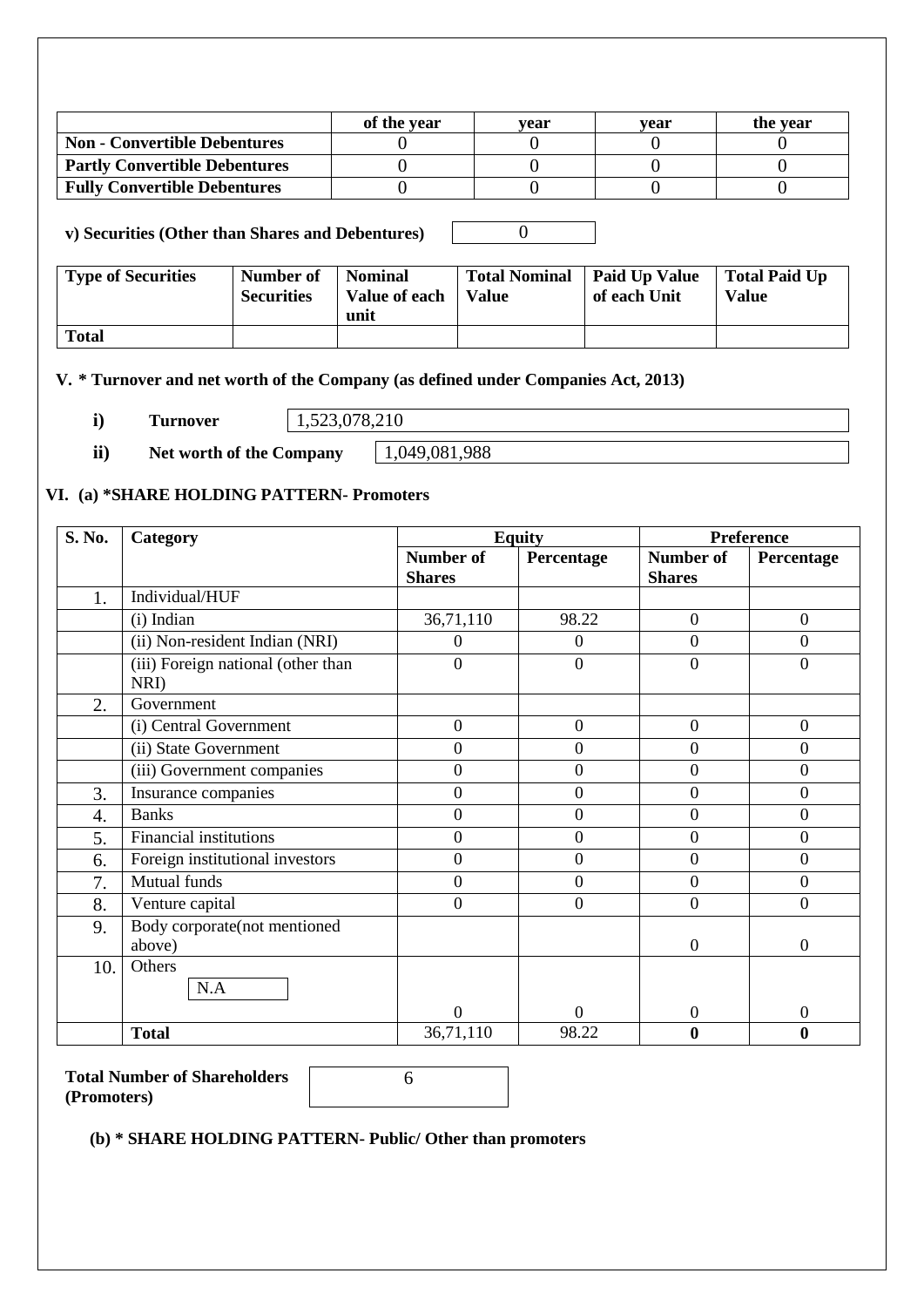| Sr. | Category                                                            | <b>Equity</b>                     |                  |                            | <b>Preference</b> |
|-----|---------------------------------------------------------------------|-----------------------------------|------------------|----------------------------|-------------------|
| No. |                                                                     | <b>Number of</b><br><b>Shares</b> | Percentage       | Number of<br><b>Shares</b> | Percentage        |
| 1.  | Individual/HUF                                                      |                                   |                  |                            |                   |
|     | (i) Indian                                                          | 66,357                            | 1.78             | $\mathbf{0}$               | $\boldsymbol{0}$  |
|     | (ii) Non-resident Indian (NRI)                                      |                                   |                  | $\theta$                   | $\overline{0}$    |
|     | (iii) Foreign national (other than NRI)                             | $\mathbf{0}$                      | $\boldsymbol{0}$ | $\overline{0}$             | $\boldsymbol{0}$  |
| 2.  | Government                                                          |                                   |                  |                            |                   |
|     | (i) Central Government                                              | $\mathbf{0}$                      | $\boldsymbol{0}$ | $\boldsymbol{0}$           | $\boldsymbol{0}$  |
|     | (ii) State Government                                               | $\overline{0}$                    | $\overline{0}$   | $\mathbf{0}$               | $\overline{0}$    |
|     | (iii) Government companies                                          | $\mathbf{0}$                      | $\boldsymbol{0}$ | $\boldsymbol{0}$           | $\overline{0}$    |
| 3.  | Insurance companies                                                 | $\overline{0}$                    | $\overline{0}$   | $\boldsymbol{0}$           | $\overline{0}$    |
| 4.  | <b>Banks</b>                                                        | $\mathbf{0}$                      | $\boldsymbol{0}$ | $\boldsymbol{0}$           | $\overline{0}$    |
| 5.  | <b>Financial institutions</b>                                       | $\mathbf{0}$                      | $\boldsymbol{0}$ | $\boldsymbol{0}$           | $\boldsymbol{0}$  |
| 6.  | Foreign institutional investors                                     | $\overline{0}$                    | $\overline{0}$   | $\overline{0}$             | $\overline{0}$    |
| 7.  | Mutual funds                                                        | $\mathbf{0}$                      | $\boldsymbol{0}$ | $\boldsymbol{0}$           | $\mathbf{0}$      |
| 8.  | Venture capital                                                     | $\overline{0}$                    | $\overline{0}$   | $\overline{0}$             | $\overline{0}$    |
| 9.  | Body corporate(not mentioned above)                                 | $\overline{0}$                    | $\overline{0}$   | $\boldsymbol{0}$           | $\mathbf{0}$      |
| 10. | Others<br><b>NA</b>                                                 | $\theta$                          | $\overline{0}$   | $\theta$                   | $\overline{0}$    |
|     | <b>Total</b>                                                        | 66,357                            | 1.78             | $\boldsymbol{0}$           | $\boldsymbol{0}$  |
|     | <b>Total Number of Shareholders</b><br>15<br>(other than promoters) |                                   |                  |                            |                   |

**Total Number of Shareholders (Promoters + Public/Other than promoters)**

#### **(c) Details of Foreign institutional investors' (FIIs) holding shares of the company -**

The details of Foreign Institutional Investors (FIIs) holding shares of the Company are provided in

21

#### **VII. \* NUMBER OF PROMOTERS, MEMBERS, DEBENTURE HOLDERS (Details, Promoters, Members (other than promoters), Debenture holders)**

| <b>Details</b>                 | As at beginning of the year | As at end of the year |
|--------------------------------|-----------------------------|-----------------------|
| <b>Promoters</b>               |                             |                       |
| Members (other than promoters) |                             |                       |
| Debenture holders              |                             |                       |

#### **VIII. DETAILS OF DIRECTORS AND KEY MANAGERIAL PERSONNEL**

## **(A) \*Composition of Board of Directors**

| Category |           | <b>Number of directors</b><br>at the beginning of<br>the vear | Number of directors at<br>the end of the year |                   | <b>Percentage of shares</b><br>held by the directors as<br>at the end of year |                          |
|----------|-----------|---------------------------------------------------------------|-----------------------------------------------|-------------------|-------------------------------------------------------------------------------|--------------------------|
|          | Executive | Non-<br>Executive                                             | <b>Executive</b>                              | Non-<br>Executive | Executive                                                                     | Non-<br><b>Executive</b> |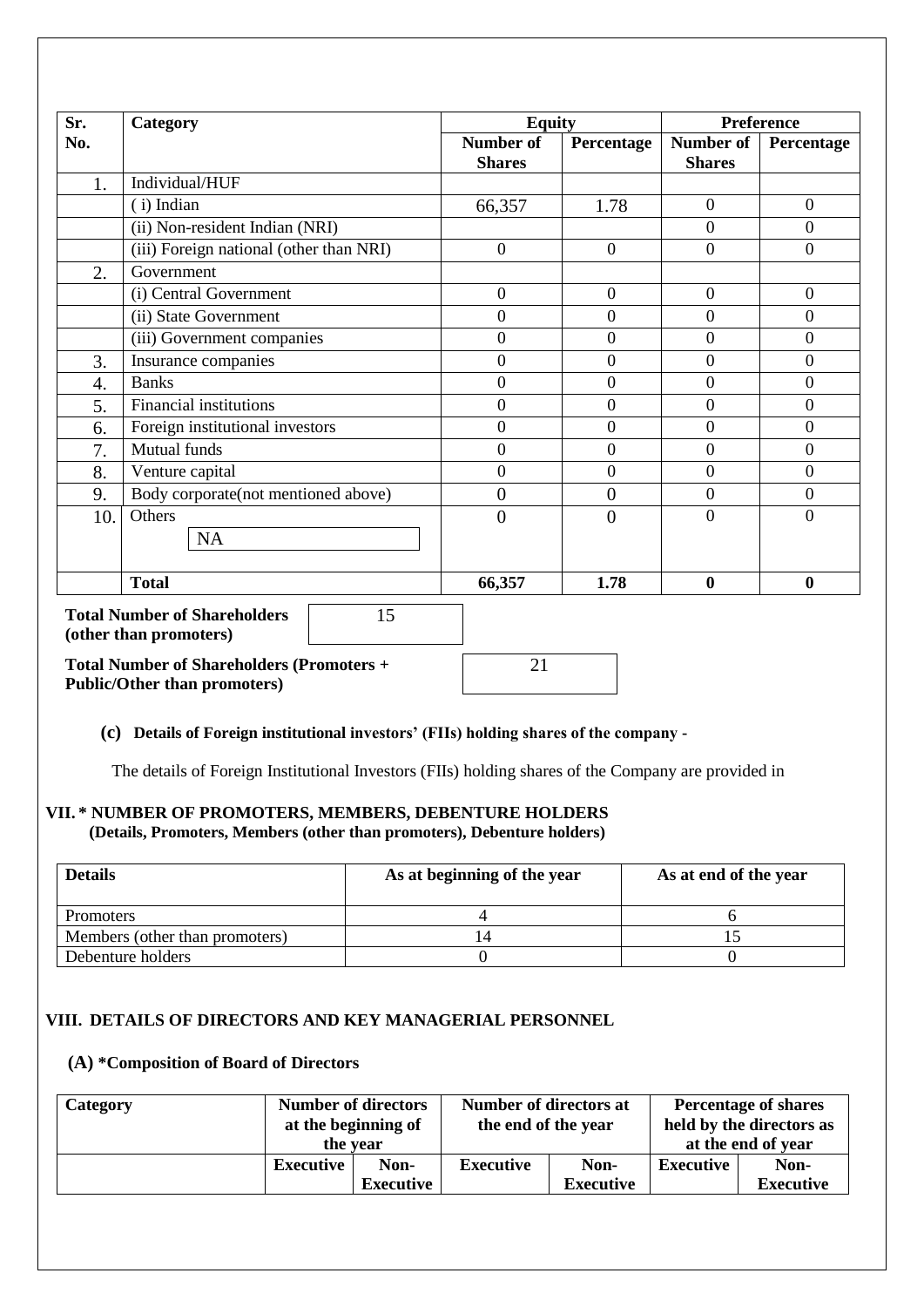| A. Promoter                 |   |  | 39.22 | 2.01 |
|-----------------------------|---|--|-------|------|
| <b>B. Non-Promoter</b>      |   |  |       | 0.28 |
| (i) Non-Independent         |   |  |       |      |
| (ii) Independent            | ∍ |  |       | 0.28 |
| <b>C. Nominee Directors</b> |   |  |       |      |
| <b>Representing</b>         |   |  |       |      |
| i) Banks & FIs              |   |  |       |      |
| ii) Investing Institutions  |   |  |       |      |
| iii) Government             |   |  |       |      |
| iv) Small shareholders      |   |  |       |      |
| v) Others                   |   |  |       |      |
| <b>Total</b>                |   |  | 39.22 | 2.29 |

#### **Number of Directors and Key managerial personnel (who is not director) as on the financial year end date**  4

4

### **(B) (i) \* Details of directors and Key managerial personnel as on the closure of financial year**

| <b>Name</b>         | <b>DIN/PAN</b> | <b>Designation</b>       | Number of   | Date of cessation (after   |
|---------------------|----------------|--------------------------|-------------|----------------------------|
|                     |                |                          | equity      | closure of financial year, |
|                     |                |                          | shares held | if any $)$                 |
| PRASHANT GARG       | 00049106       | <b>Managing Director</b> | 14,65,957   |                            |
| <b>AJAY MOTILAL</b> | 02815416       | Director                 | 10,000      |                            |
| <b>JAIN</b>         |                |                          |             |                            |
| <b>RENUKA GARG</b>  | 02815373       | Director                 | 75,281      |                            |
| ANITA AVINASH       | 01190200       | Director                 | 500         |                            |
| <b>VIJAYAKAR</b>    |                |                          |             |                            |
|                     |                |                          |             |                            |

### **(ii) Particulars of change in director(s) and Key managerial personnel during the year**

| <b>Name</b> | <b>DIN/PAN</b> | <b>Designation at the</b><br>beginning/during the<br>financial year | Date of<br>appointment/<br>change in<br>designation/<br><b>Cessation</b> | Nature of change<br>(Appointment/<br>change in designation<br>/Cessation) |
|-------------|----------------|---------------------------------------------------------------------|--------------------------------------------------------------------------|---------------------------------------------------------------------------|
|             |                | $\overline{\phantom{0}}$                                            | -                                                                        |                                                                           |

#### **IX. MEETINGS OF MEMBERS/CLASS OF MEMBERS/BOARD/COMMITTEES OF THE BOARD OF DIRECTORS**

**A.** MEMBERS/CLASS /REQUISITIONED/CLB/NCLT/COURT CONVENED MEETINGS

Number of meetings held: **1**

| <b>Type of meeting</b>    | Date of meeting | <b>Total Number of Members</b> | <b>Attendance</b>             |                            |
|---------------------------|-----------------|--------------------------------|-------------------------------|----------------------------|
|                           |                 | entitled to attend meeting     | Number of<br>members attended | % of total<br>shareholding |
| Annual General<br>Meeting | 30/09/2020      |                                | 10                            | 98.65%                     |

### **B. BOARD MEETINGS**

Number of meetings held: **4**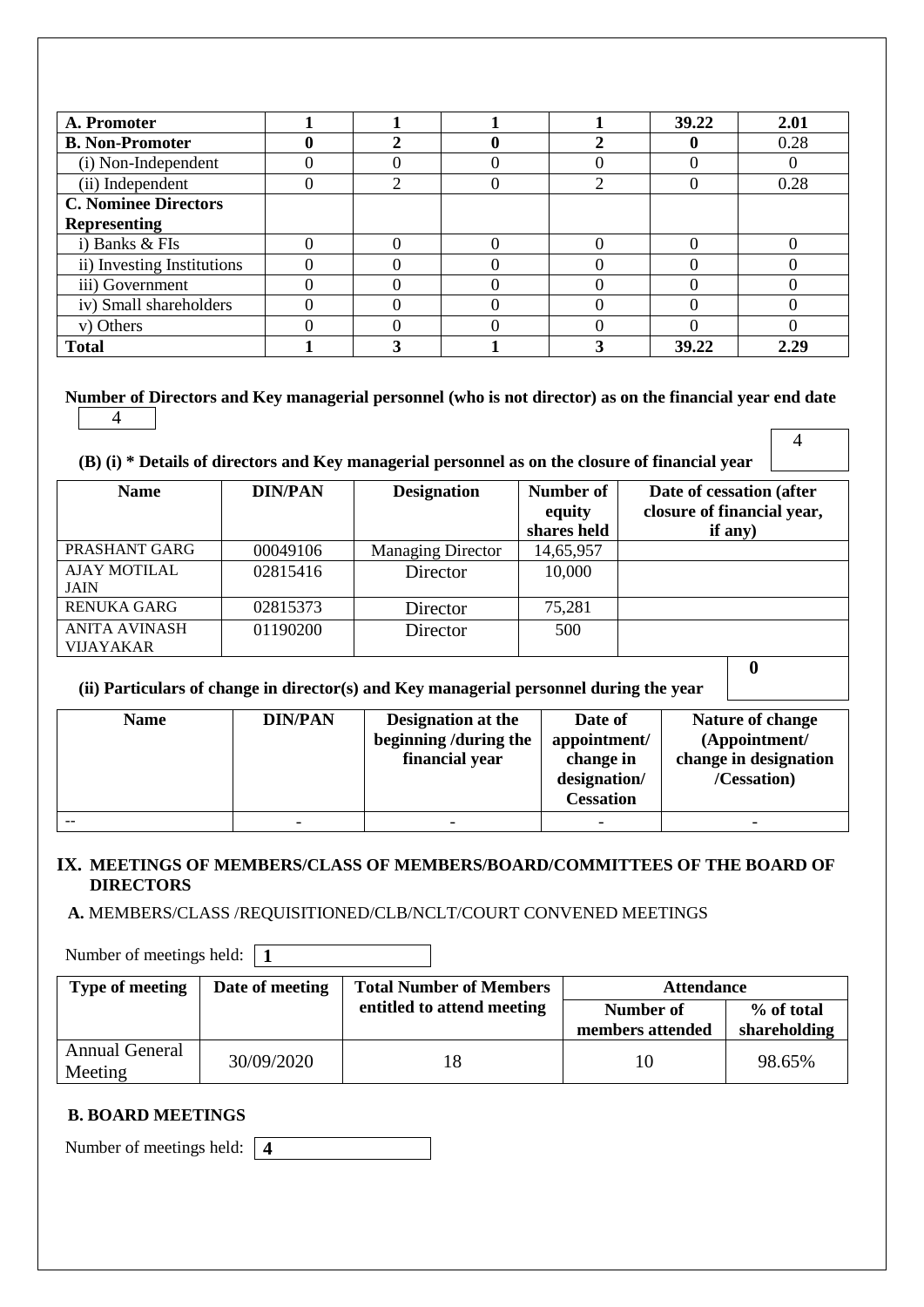| S.  | Date of meeting | <b>Total Number of directors</b>        | <b>Attendance</b>                      |                 |
|-----|-----------------|-----------------------------------------|----------------------------------------|-----------------|
| No. |                 | associated as on the date of<br>meeting | <b>Number of directors</b><br>attended | % of attendance |
|     | 11.07.2020      |                                         |                                        | 100             |
|     | 28.09.2020      |                                         |                                        | 100             |
|     | 23.12.2020      |                                         |                                        | 100             |
|     | 20.03.2021      |                                         |                                        |                 |

## **C.COMMITTEE MEETINGS**

| Number of meetings held: $\vert 6 \vert$ |  |
|------------------------------------------|--|
|                                          |  |

| S.  | Type of              | Date of    | <b>Total Number of</b> | <b>Attendance</b> |                 |  |
|-----|----------------------|------------|------------------------|-------------------|-----------------|--|
| No. | meeting              | meeting    | members as on the date | Number of         | % of attendance |  |
|     |                      |            | of meeting             | members attended  |                 |  |
| л.  | Audit                | 11/07/2020 | 3                      | 3                 | 100             |  |
|     | Committee            |            |                        |                   |                 |  |
| 2   | Audit                | 28/09/2020 | 3                      | 3                 | 100             |  |
|     | Committee            |            |                        |                   |                 |  |
| 3   | Audit                | 23/12/2020 | 3                      | 3                 | 100             |  |
|     | Committee            |            |                        |                   |                 |  |
| 4   | Audit                | 20/03/2021 | 3                      | 3                 | 100             |  |
|     | Committee            |            |                        |                   |                 |  |
| 5   | Nomination $&$       | 28/09/2020 | $\mathcal{R}$          | 3                 | 100             |  |
|     | Remuneration         |            |                        |                   |                 |  |
|     | Committee            |            |                        |                   |                 |  |
| 6   | <b>CSR</b> Committee | 28/09/2020 | 3                      | 3                 | 100             |  |

#### **1**

## **D. \*ATTENDANCE OF DIRECTORS**

| Sr.            | Name of the                              | <b>Board Meetings</b>                          |                                |                      |                                    | <b>Committee Meetings</b>      |                          |                                               |  |  | Whether |
|----------------|------------------------------------------|------------------------------------------------|--------------------------------|----------------------|------------------------------------|--------------------------------|--------------------------|-----------------------------------------------|--|--|---------|
| No.            | <b>Director</b>                          | No. of<br>meetings<br>which was<br>entitled to | No. of<br>meetings<br>attended | $%$ of<br>attendance | No. of<br>meetings<br>which<br>was | No. of<br>meetings<br>attended | $%$ of<br>attendanc<br>e | attended<br><b>AGM</b><br>held on<br>(Y/N/NA) |  |  |         |
|                |                                          | attend                                         |                                |                      | entitled<br>to attend              |                                |                          |                                               |  |  |         |
|                | PRASHANT GARG                            | $\overline{4}$                                 | 4                              | 100                  |                                    | 5                              | 100                      | Yes                                           |  |  |         |
| $\overline{2}$ | <b>AJAY MOTILAL</b><br><b>JAIN</b>       | 4                                              | 4                              | 100                  | 5                                  | 5                              | 100                      | Yes                                           |  |  |         |
| 3              | <b>RENUKA GARG</b>                       | 4                                              | $\overline{4}$                 | 100                  | $\overline{2}$                     | $\overline{2}$                 | 100                      | Yes                                           |  |  |         |
| $\overline{4}$ | <b>ANITA AVINASH</b><br><b>VIJAYAKAR</b> | 4                                              | 4                              | 100                  | 6                                  | 6                              | 100                      | Yes                                           |  |  |         |

## **X.** \***REMUNERATION OF DIRECTORS AND KEY MANAGERIAL PERSONNEL**

Number of Managing Director, Whole - time Directors and/or Manager whose remuneration details to be Entered  $\boxed{1}$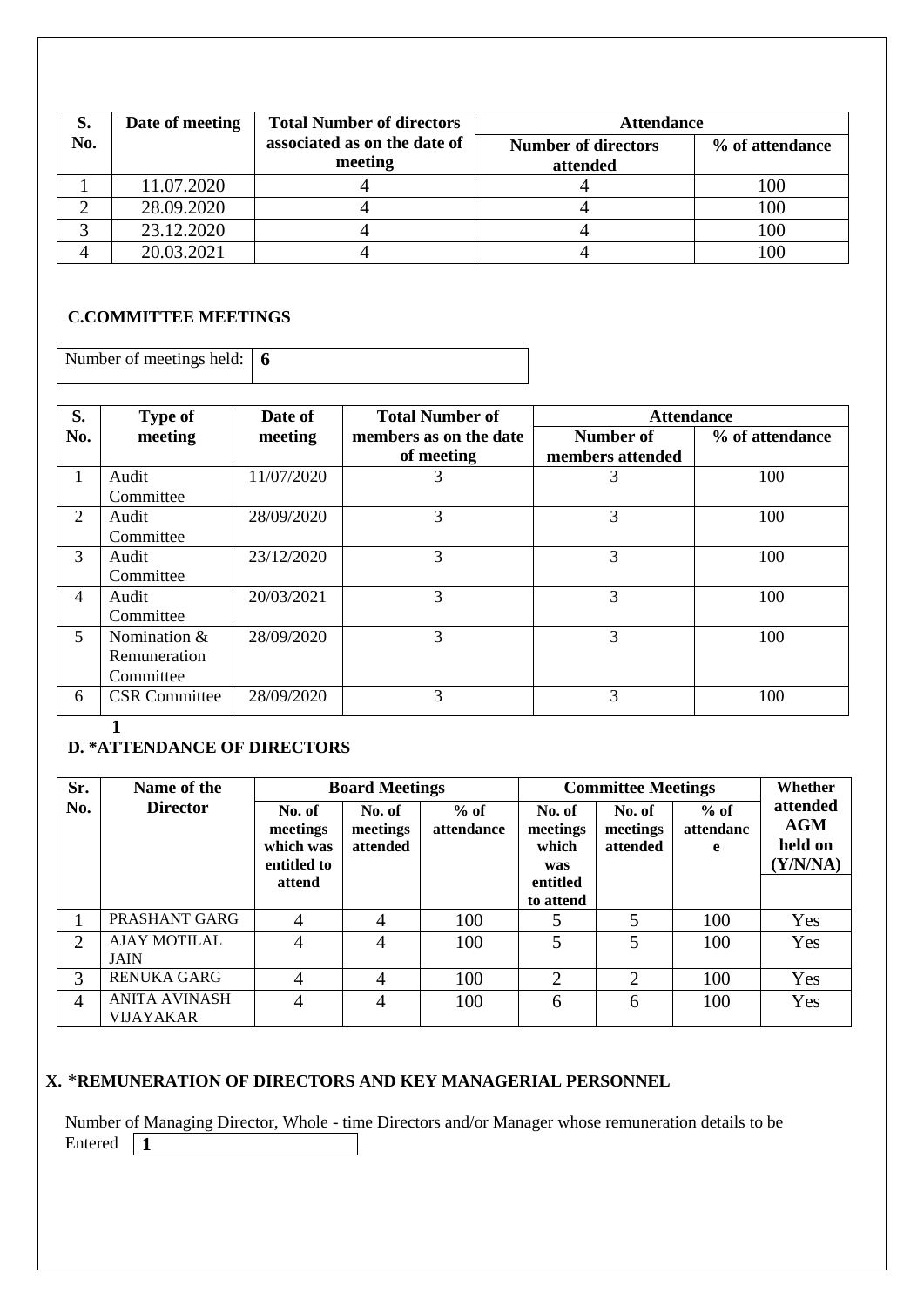| <b>Sr</b><br>N <sub>0</sub> | <b>Name</b>          | <b>Designation</b>   | Gross<br><b>Salary</b> | Commissio<br>n | <b>Stock</b><br>Option/<br><b>Sweat</b><br><b>Equity</b> | <b>Others</b> | <b>Total</b><br><b>Amount</b> |
|-----------------------------|----------------------|----------------------|------------------------|----------------|----------------------------------------------------------|---------------|-------------------------------|
|                             | <b>Prashant Garg</b> | Managing<br>Director | 12,000,000             | 38,00,000      | 0                                                        |               | 15,800,000                    |
|                             | <b>Total</b>         |                      | 12,000,000             | 38,00,000      |                                                          |               | 15,800,000                    |

Number of CEO, CFO and Company secretary whose remuneration details to be entered **0** 

| Sr.<br>N <sub>0</sub> | <b>Name</b>  | <b>Designation</b> | <b>Gross</b><br><b>Salary</b> | <b>Commission</b> | <b>Stock</b><br>Option/<br><b>Sweat</b><br><b>Equity</b> | <b>Others</b> | <b>Total</b><br><b>Amount</b> |
|-----------------------|--------------|--------------------|-------------------------------|-------------------|----------------------------------------------------------|---------------|-------------------------------|
|                       |              |                    |                               |                   |                                                          |               |                               |
|                       | <b>Total</b> |                    |                               |                   |                                                          |               |                               |

Number of other directors whose remuneration details to be entered **3**

| Sr.<br>N <sub>0</sub> | <b>Name</b>       | <b>Designation</b> | <b>Gross</b><br><b>Salary</b> | Commissio<br>$\mathbf n$ | <b>Stock</b><br>Option/<br><b>Sweat</b><br><b>Equity</b> | <b>Others</b> | <b>Total Amount</b> |
|-----------------------|-------------------|--------------------|-------------------------------|--------------------------|----------------------------------------------------------|---------------|---------------------|
|                       | Renuka Garg       | Director           |                               | 2,50,000                 | 0                                                        |               | 2,50,000            |
| $\overline{2}$        | Ajay Motilal Jain | Director           |                               | 2,50,000                 | $\mathbf{0}$                                             | 0             | 2,50,000            |
| 3                     | Anita Avinash     | Director           |                               | 2,50,000                 | $\boldsymbol{0}$                                         | $\bf{0}$      | 2,50,000            |
|                       | Vijayakar         |                    |                               |                          |                                                          |               |                     |
|                       | <b>Total</b>      |                    |                               | 7,50,000                 | $\mathbf{0}$                                             |               | 7,50,000            |

### **XI. MATTERS RELATED TO CERTIFICATION OF COMPLIANCES AND DISCLOSURES A. CERTIFICATION OF COMPLIANCES**

- A. Whether company has made compliances and disclosures in respect of applicable  $\Box$   $\Box$  Yes  $\checkmark$   $\Box$  No provisions of the Companies Act, 2013 during the year.
- B. lf No, give details along with the reasons/observations

### **XII.PENALTY AND PUNISHMENT- DETAILS THEREOF**

#### **(A) DETAILS OF PENALTIES / PUNISHMENT IMPOSED ON COMPANY/DIRECTORS/ OFFICERS**   $\overline{X}$  **Nil**

| Name of the<br>company/<br>directors/<br>officers | Name of the<br>count/<br>concerned<br><b>Authority</b> | Date of<br>Order | Name of the act and<br>section under which<br>penalized /punished | <b>Details of</b><br>penalty/<br>punishment | Details of appeal<br>$(i$ f any) including<br>present status |
|---------------------------------------------------|--------------------------------------------------------|------------------|-------------------------------------------------------------------|---------------------------------------------|--------------------------------------------------------------|
|                                                   |                                                        |                  |                                                                   |                                             |                                                              |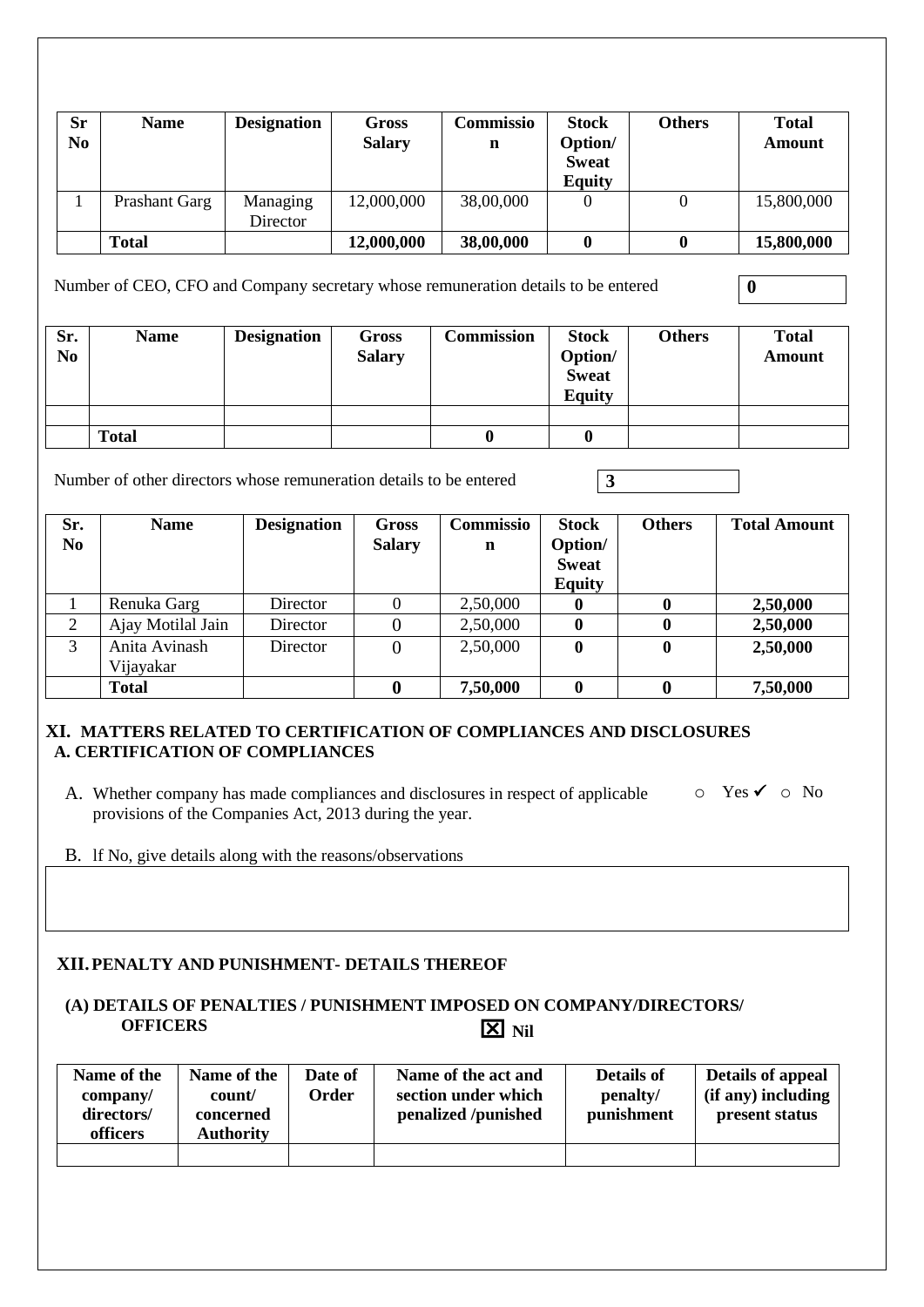#### **(B) DETAILS OF COMPOUNDING OF OFFENCES**

| Name of the<br>company/<br>directors/<br>officers | Name of the<br>count/<br>concerned<br><b>Authority</b> | Date of<br>)rder | Name of the act and<br>section under which<br>penalized /punished | <b>Particulars of</b><br>offence | <b>Amount of</b><br>compounding (in<br>rupees) |
|---------------------------------------------------|--------------------------------------------------------|------------------|-------------------------------------------------------------------|----------------------------------|------------------------------------------------|
|                                                   |                                                        |                  |                                                                   |                                  |                                                |

#### **XIII. Whether complete list of shareholders, debenture holders has been enclosed as an attachment (Yes / No) -**

(In case of 'No', submit the details separately through the method specified in instruction kit)

### **XIV. COMPLIANCE OF SUB-SECTION (2) OF SECTION 92, IN CASE OF LISTED COMPANIES**

In case of a listed company or a company having paid up share capital of Ten Crore rupees or more or turnover of Fifty Crore rupees or more, details of company secretary in whole time practice certifying the annual return in form MGT--8.

| Name | Madhav Kondaji Kawde           |   |           |  |                                  |  |  |
|------|--------------------------------|---|-----------|--|----------------------------------|--|--|
|      | Whether associate or fellow    | O | Associate |  | Fellow $\boldsymbol{\checkmark}$ |  |  |
|      | Certificate of practice number |   | 1892      |  |                                  |  |  |

#### **l/We certify that:**

- (a) The return states the facts, as they stood on the date of the closure of the financial year aforesaid correctly and adequately.
- (b) Unless otherwise expressly stated to the contrary elsewhere in this Return, the Company has complied with all the provisions of the Act during the financial year.
- (c) The company has not, since the date of the closure of the last financial year with reference to which the last return was submitted or in the case of a first return since the date of the incorporation of the company, issued by invitation to the public to subscribe for any securities of the company.
- (d) Where the annual return discloses the fact that the number of members, (except in case of a one person company), of the company exceeds two hundred, the excess consists wholly of persons who under second proviso to clause (ii) of sub – section (68) of section 2 of the Act are not to be included in reckoning the number of two hundred.

#### **Declaration**

I am authorized by the board of Directors of the company vide resolution no. **01 dated 24/09/2021**

(DD/MM/YYYY) to sign this form and declare that all the requirements of the Companies Act, 2013 and the rules made thereunder in respect of the subject matter of this form and matters incidental thereto have been complied with. I further declare that:

- 1. Whatever is stated in this form and in the attachments thereto is true, correct and complete and no information material to the subject matter of this form has been suppressed or concealed and is as per the original records maintained by the company.
- 2. All the required attachments have been completely and legibly attached to this form